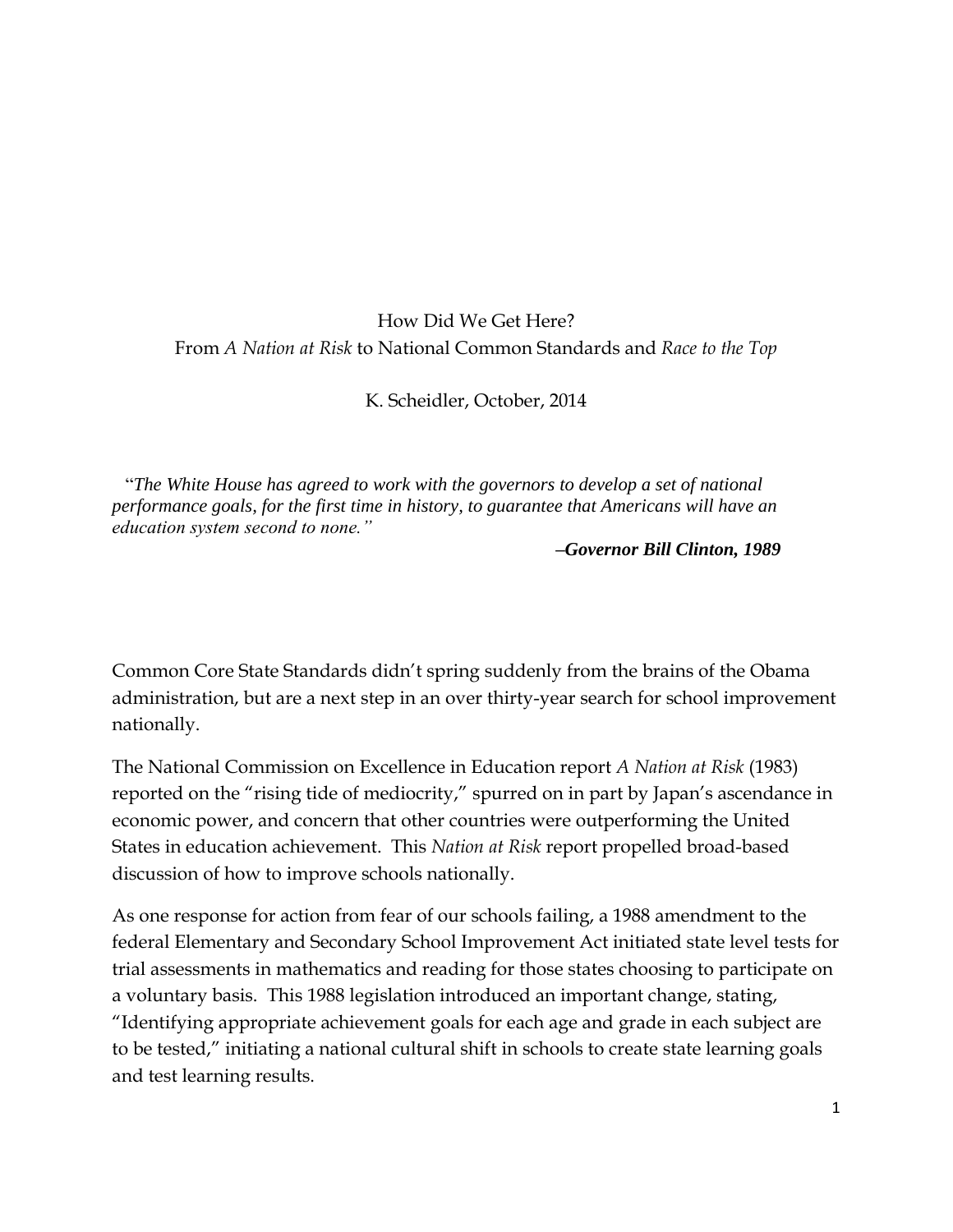A series of Governors' conferences in the late 1980's initiated focused discussion on the need for schools to improve. These state Governors' conferences resulted in consensus at the Charlottesville, Virginia, 1989 Governors' Summit on Education on the goal for students to be tested at grades 4, 8 and 12, to assess proficiency. This plan was presented in President George W. Bush's State of the Union speech in January, 1990.

State curriculum frameworks were published in the early 1990's, and state tests implemented soon after, with the goal of better preparing students and assessing their learning, as assurance for compliance with learning standards.

The *No Child Left Behind* legislation of 2002, with strong national Congressional bipartisan support, aimed to move all students to proficient learning on state Standards by 2014, with sanctions if schools fell behind in even one student "subgroup," largely constituting traditionally underperforming racial, learning challenged, and poverty level student groups. The wide disparity of state standards of the 1990's, resulting in very different state to state achievement levels to reach "proficient," logically led to national common standards, initiated in 2009.

With lack of congressional approval seen for renewal of the *No Child Left Behind* Act, an impatient Obama administration constructed a new national program, *Race to the Top*. States were asked to apply to compete for federal approval and accompanying funding to bring this program to their own states, and required state-wide acceptance of program goals and practices. Common Core State Standards came from national groups, not federal legislation or policy, and were voluntarily adopted by over 40 states.

*Race to the Top* called for not only supporting the higher national common standards and now national tests, but also, significantly, common higher level educator evaluation. A piece of this evaluation includes a teacher's multi-year test scores, aimed to have teachers raise learning levels for all students. States competed to be included in this *Race to the Top* more stringent, challenging program to raise the quality of education for traditionally underperforming student groups, and the accompanying funding. Fifteen states were approved are promoting these more stringent goals. *Race to the Top* modified the *No Child Left Behind* Act goal, to have the more realistic goal of narrowing the Achievement Gap by 50% by 2016- 2017, not the goal of closing this gap of the *No Child Left Behind* program, to move all students to Proficient.

Common Core State Standards, developed by national content area experts, were published in 2010 -2011. Like many state standards of the 1990's, Common Core Standards are based on the learning goals of national content organizations such as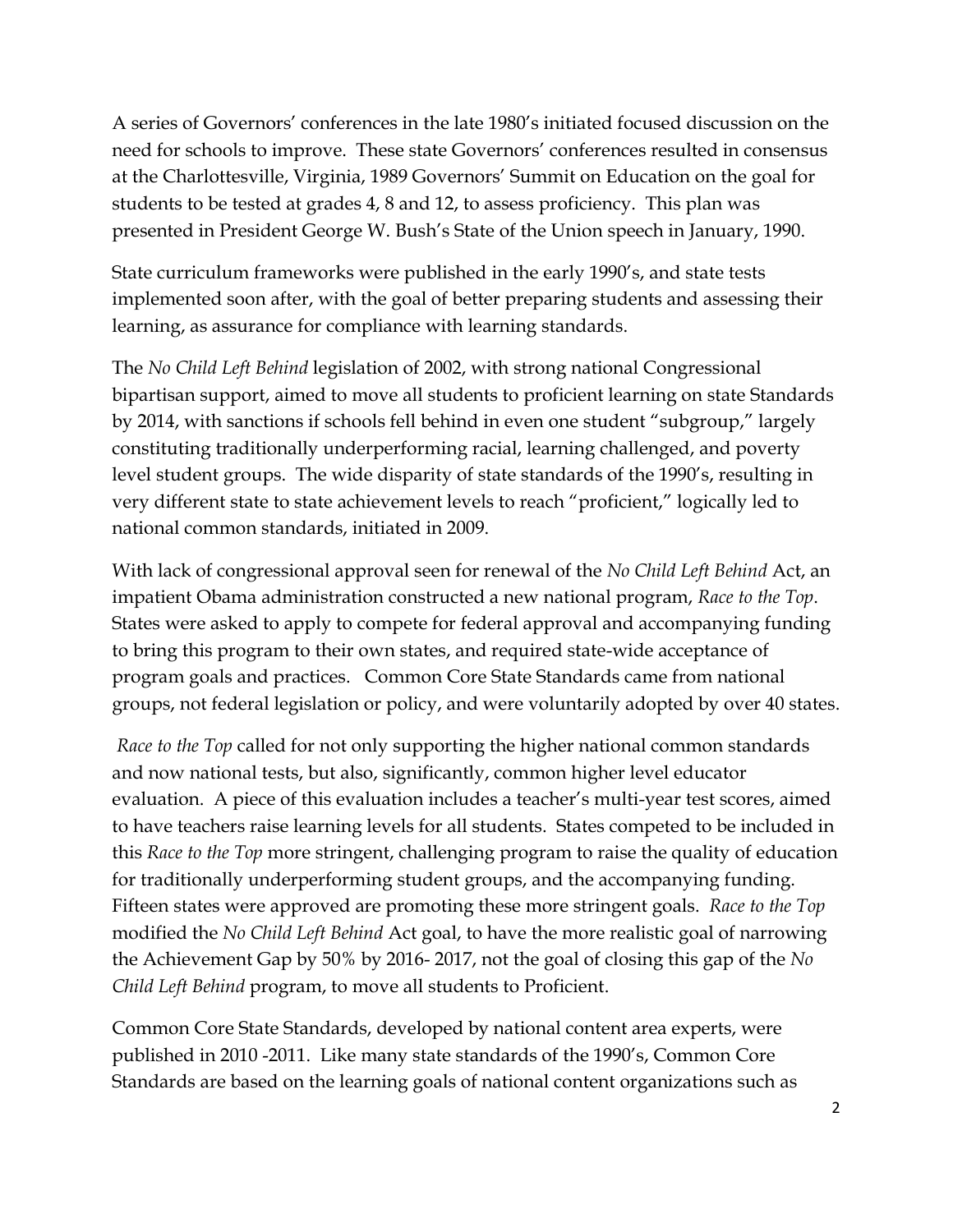those of the National Council of Teachers of English and the National Council of Teachers of Mathematics.

These new Standards include new measure of accountability based on student growth rather than the earlier goal of attaining "Proficient" level. Accountability changed to newly favoring struggling students over high demographic districts in looking for annual growth.

Therefore, initiated by state Governors' meetings in the late 1980's, culminating with the 1989 report calling for new state tests, moving to strong congressional legislative approval with the *No Child Left Behind* Act of 2002, and publishing of new Common Core State Standards developed with Chief State School officers, our country has had over a dozen years of standards and testing programs nationally. States, school systems, and schools work to implement new high expectations with all students, constituting a fight to change the pattern of demographics determining destiny as well as raising the bar in the quality of learning by more challenging Common Core State Standards and more challenging tests.

Many teachers now have taken the state Standards tests as students themselves; this isn't new to them. Along with incremental moves toward higher student achievement at the national policy level, new research and practice to support more struggling students have come from the education field and are brought alive in classrooms. These strategies include extended time on learning, one-on-one tutoring, differentiated learning, collaborative student work to learn from peers, project based learning, and incorporating technology for learning. Schools and teachers experiment and learn. The Educator Evaluation model of the *Race to the Top* program, which also includes administrator evaluation criteria, focuses on student learning but also includes as one of four areas of evaluation a professional culture area, in which teachers are asked to share information and seek help from others, promoting a collaborative school culture to promote student learning.

This process of education reform with top-down regulations and new methods of teaching has brought incremental change to schools, primarily in the laudable way of attempts to upgrade standards for all students. However, the *Race to the Top* 33-item teacher evaluation model in four main categories, with teacher's test scores as one factor